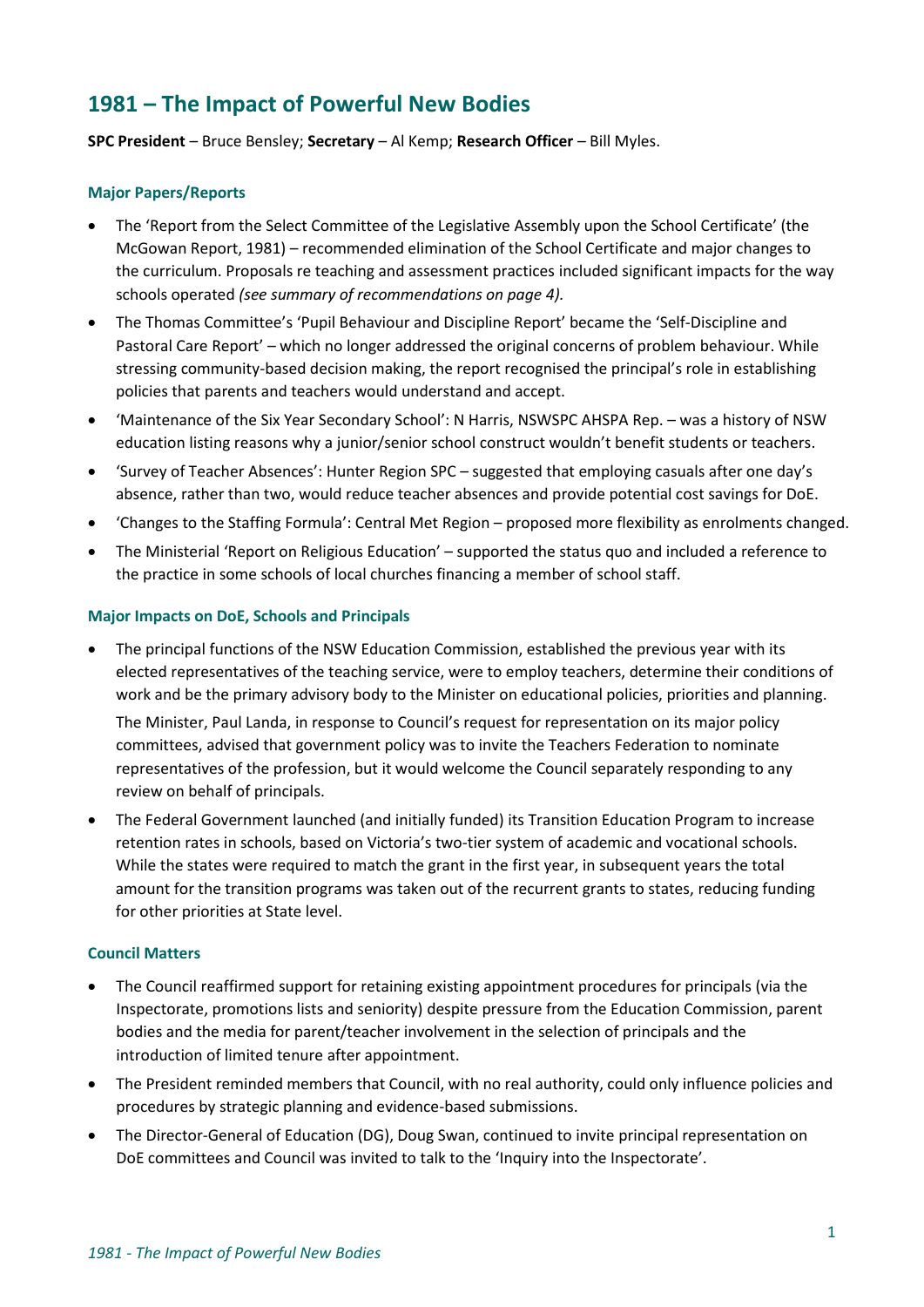- The Council needed to face existing and future challenges with little expectation of increased resourcing.
- Annual Conference, which was held at Hawkesbury Agricultural College, rejected moves to include assessments in HSC examination results, although it was felt that they could be reported separately.
- Council expressed concerns about a lack of information when students excluded from non-government schools were being enrolled by Regional Offices into their local public school.

## **Relationships with the Department**

- DoE printed the Council's 1981 Annual Conference papers and again assured the Council of funding for the May 1982 Australian High School Principals' Association (AHSPA) conference, to be held over three days at the Sydney Opera House. It was also agreed that all principals would be released to attend this conference and country principals would have their travel and accommodation funded.
- DoE advised that a report on 'Equal Opportunity' was to be presented to the Government and further advice would be provided to schools.
- Council concerns about current audit procedures being adopted by school auditors and their lack of understanding on how schools operated led to recommendations for change. To ensure that the rules would be clear, the DoE began developing a finance manual and associated training for all principals.
- The DG asked Council to review procedures used when a principal was setting up a new school.
- A memo from the DG reminded teachers that in the 1950s, the school day in high schools was extended by 30 minutes to provide for a sports afternoon and the previous requirement for high school teachers to be present 30 minutes before school no longer applied, provided schools ensured some form of effective supervision was in place.
- The results of a survey of school fees (230 responses) led to a statement by the Minister and DG that "fees for elective subjects are not voluntary fees".

### **The Teachers Federation**

- The DG was reportedly frustrated by the increasing power of the Teachers Federation in influencing government policy and the way in which schools were managed.
- Concern was expressed by principals that the Federation was advising staff on significant policy and procedural matters being considered by the Education Commission before principals were advised of these deliberations, potentially setting up conflict situations.

### **Other Matters**

- A motion from John Hale (Orange HS) at Annual Conference recommending the creation of an industrial body to represent principals was ruled as being out outside the constitution, despite being supported by a number of country regions.
- One school found significant disruptions to teaching time and classroom learning was caused by regular interruptions impacting on day-to-day school operations and it was suggested to other principals that this was worth checking in their own schools.
- Proposed changes to the state superannuation scheme were foreshadowed with more information to be provided.
- There was concern over a directive in some regions that the District Inspector's approval was required for principals or teachers to leave the school premises during the school day.
- DoE disquiet about the McGowan Report led to The Entrance High School's 'Vertical Semester System' curriculum experiment being shut down. This experiment involved structuring curriculum offerings in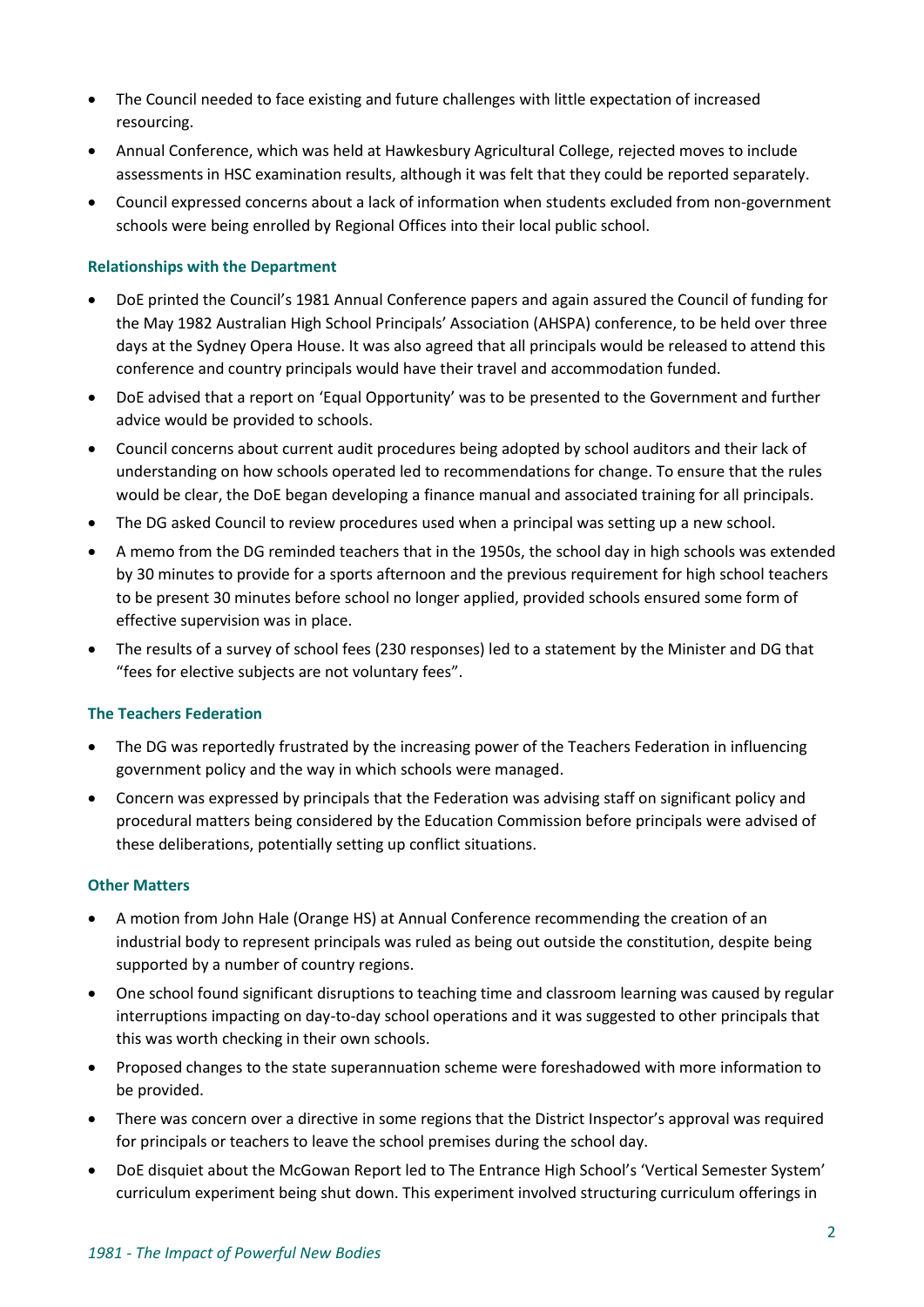semester blocks and students not being restricted to their own year cohort in order to study those courses that suited them best and interested them most.

## **Items of Interest**

- The new Education Commission set as its priorities for 1981 programs in Special Education and Aboriginal Education and the provision of Consultants for the Disabled. They determined to increase school counsellor ratios and to reduce the burden on parents by increasing per capita and textbook allowances for schools.
- Funding for executive restructuring, reduction in class sizes and other benefits for schools was no longer possible due to the impact of the Education Commission's decisions and the cost associated with the Commonwealth Government's Transition Education Program.

*Please see below for a summary of the McGowan Report.*